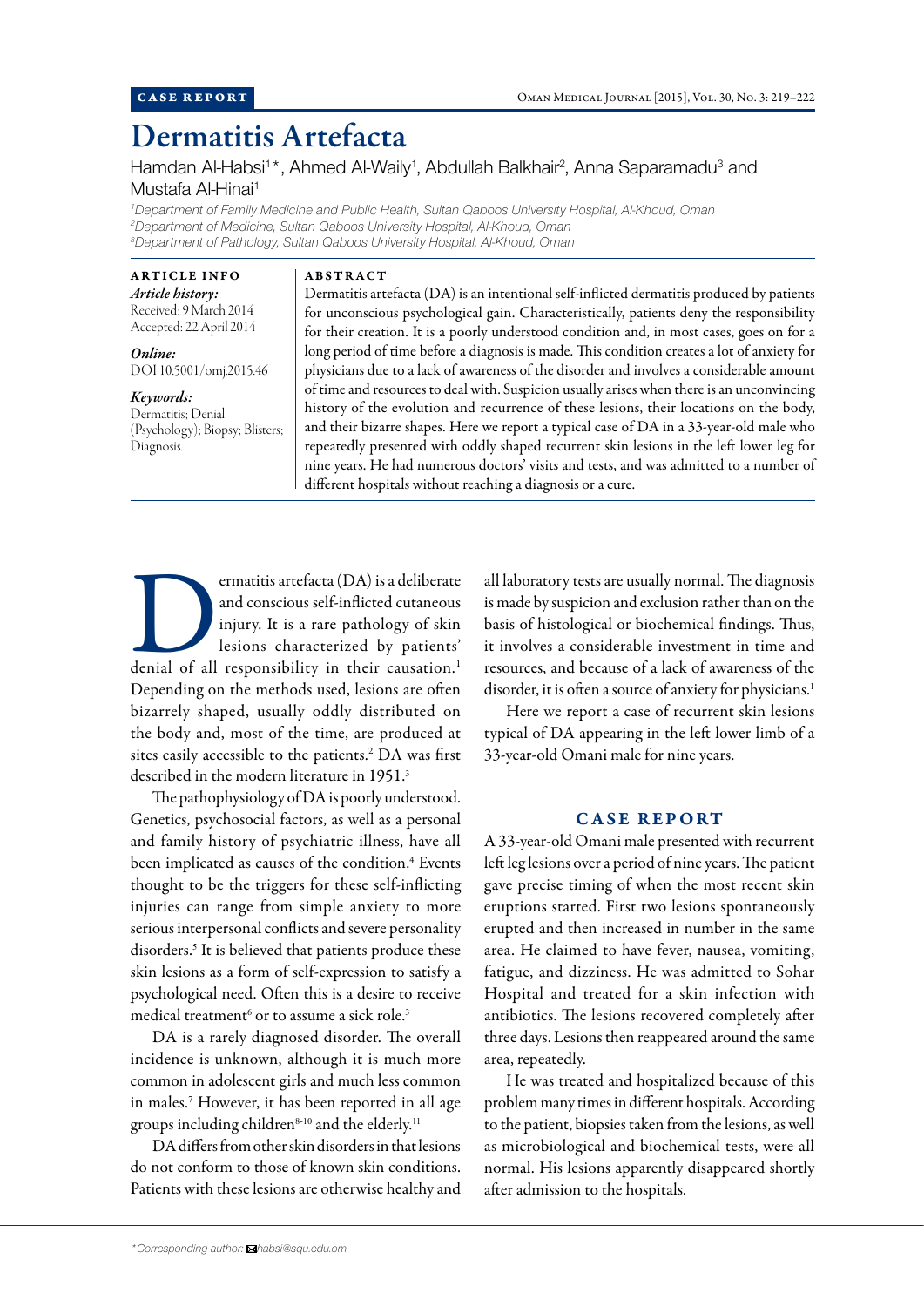The patient travelled abroad for the same problem and, once again, no definitive diagnosis was made despite the many tests performed. He was diagnosed with skin infection and treated with antibiotics and according to the patient there was a complete disappearance of the lesions.

The latest episode of skin eruptions started to appear three weeks prior to his consultation with the infectious disease and dermatology clinics at Sultan Qaboos University Hospital. He gave a history of fever, nausea, vomiting, and fatigue most of the time. He also reported that it had been difficult for him to walk. On further questioning, the patient appeared to have knowledge of where the next lesions would appear. He pointed to a healthy area of the skin near the old lesions. He had been on sick leave for a considerable time and had not worked consistently for the last six months.

Assessment showed no fever and other vital parameters were all normal. Examination of the left leg showed mild erythema with trivial swelling and superficial crusted linear erosions on the medial and lateral aspects forming a horseshoe shape below the knee. There were three well-demarcated, well-spaced identical linear bullae on erythematous bases above the knee joint on the medial side of the thigh [Figure 1]. The lesions on the knee joint and below were at different stages of healing [Figure 2].

The rest of the skin in-between the lesions and elsewhere in the body was completely normal. Examination of the rest of the body was unremarkable.

Microbiological tests were ordered including blood cultures and lesion swab cultures, and serological tests for tuberculosis, retroviruses, chronic hepatitis, and other viruses. Biochemical tests were done including kidney and liver function tests and bone biochemistry tests. The results of these tests were normal.

Two punch biopsy specimens were taken, one from the blisters and a second from the erosions. The microscopic findings from the blisters showed epidermal necrosis with abundant neutrophils with keratinocyte necrosis. The dermis showed moderate perivascular lymphocytic infiltration. The papillary dermis showed some coagulative necrosis beneath the blister. There were no microabscesses [Figure 3].

The findings from the erosions revealed a subcorneal cleft made up of necrotic keratinocytes covered by a thick orthokeratotic horny layer at the roof. The dermis showed mild perivascular lymphocytes infiltrate [Figure 4].

The sections taken from the two sites show two evolving lesions including subepidermal blister with necrosis of epidermis at one site and healing lesion with evidence of transepidermal elimination at the other site. These blisters were due to necrosis of the epidermis and were negative for immunofluorescence. Hence, these findings were compatible with a diagnosis of artefactual condition.

In our case, given the long history of recurrent lesions, their appearance, shape, and location in area



Figure 1: Horseshoe-shaped superficial crusted lesions on the left lower leg of a 33-year-old male with three identical linear bullae above the knee joint.



Figure 2: Close-up of superficial lesions in the left lower leg of a 33-year-old male showing different stages of healing with normal looking skin around them.

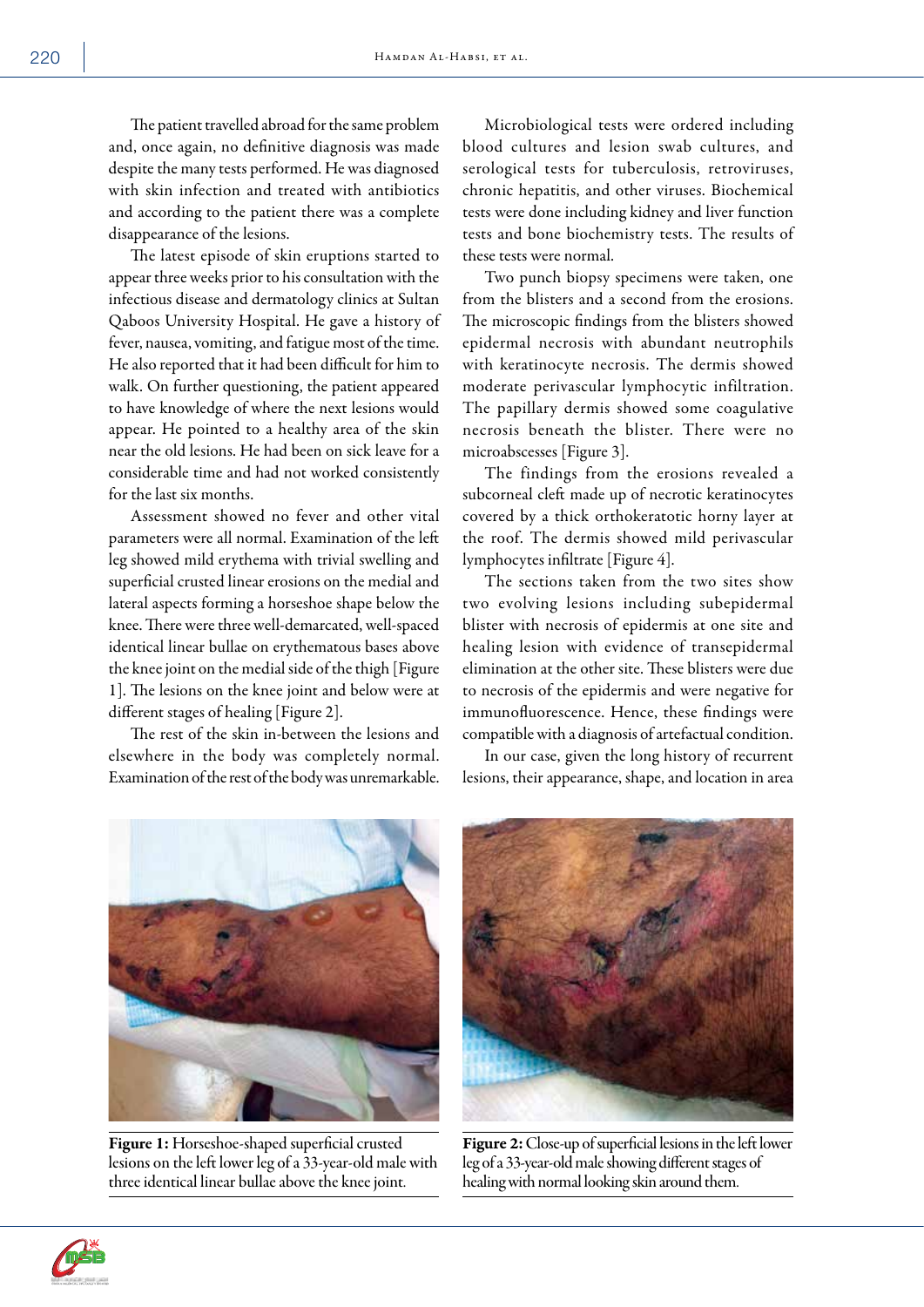

Figure 3: Biopsy of blisters showing necrosis of epidermis and superficial dermis, magnification=40×.



Figure 4: Biopsy of erosions showing necrosis of keratinocytes with evidence of healing by regeneration underneath, magnification=40×.

of skin easily accessible to the patient, in addition to the pathological findings and normal tests, a diagnosis of DA was made. A psychiatric assessment was then sought for the patient.

## DISCUSSION

In DA the patient creates skin lesions to satisfy an internal psychological need and denies all responsibility. Patients often go undiagnosed for some time until the observation of bizarre or unusual

skin changes combined with a non-specific histology and normal test results lead to a diagnosis. Patients with DA waste time and resources with unnecessary tests resulting in high costs to the healthcare system.<sup>12</sup>

In our patient, there was a long history of recurrent skin lesions with no obvious cause. After repeated consultations and assessment of the patients' medical history and physical signs, patients with DA can be identified because of certain classic features [Box 1].2,9,11,12 Often there is a hollow history since patients will not give a timeline or an evolution pattern for the current skin lesions, which leads to the impression that they appeared without any preceding causative factors.<sup>11</sup>

On physical examination, lesions can vary as much as the creativity behind their cause. Lesions often are bizarrely shaped, oddly distributed, and appear at sites accessible to the patient.<sup>2</sup> Overall the pattern of presentation of lesions is secondary to the mechanism of injury and can include blisters, excoriations, superficial erosions, ulcers, abrasions, ecchymosis, purpura, erythema, edema, or signs of trauma and burns.9,11,12 Differential diagnosis may vary greatly depending on the methodology and type of skin lesions produced by the patient. The various methods of producing the skin lesions are highly imaginative and depend on the patient's background and education.<sup>13</sup>

Increased awareness of DA can save physicians, patients, and family members many frustrating medical visits and allow for better management and treatment of the condition. Management of these patients should be sympathetic and start with indirect indication that their activities are known. Direct confrontation should be avoided.14 Patients should be seen frequently to establish a good relationship, which is important as many patients are often lost to follow-up.15,16

## Box 1: Typical clinical findings and features of dematitis artefecta.

- Patient seems undisturbed.
- Hollow history (meaningless medical history).
- Bizarre-shaped, oddly distributed lesions.
- Lesions located at sites accessible to patient.
- Foreign object source of lesion.
- Lesion e.g. blisters, superficial erosions, abrasions.
- Associated psychiatric history.